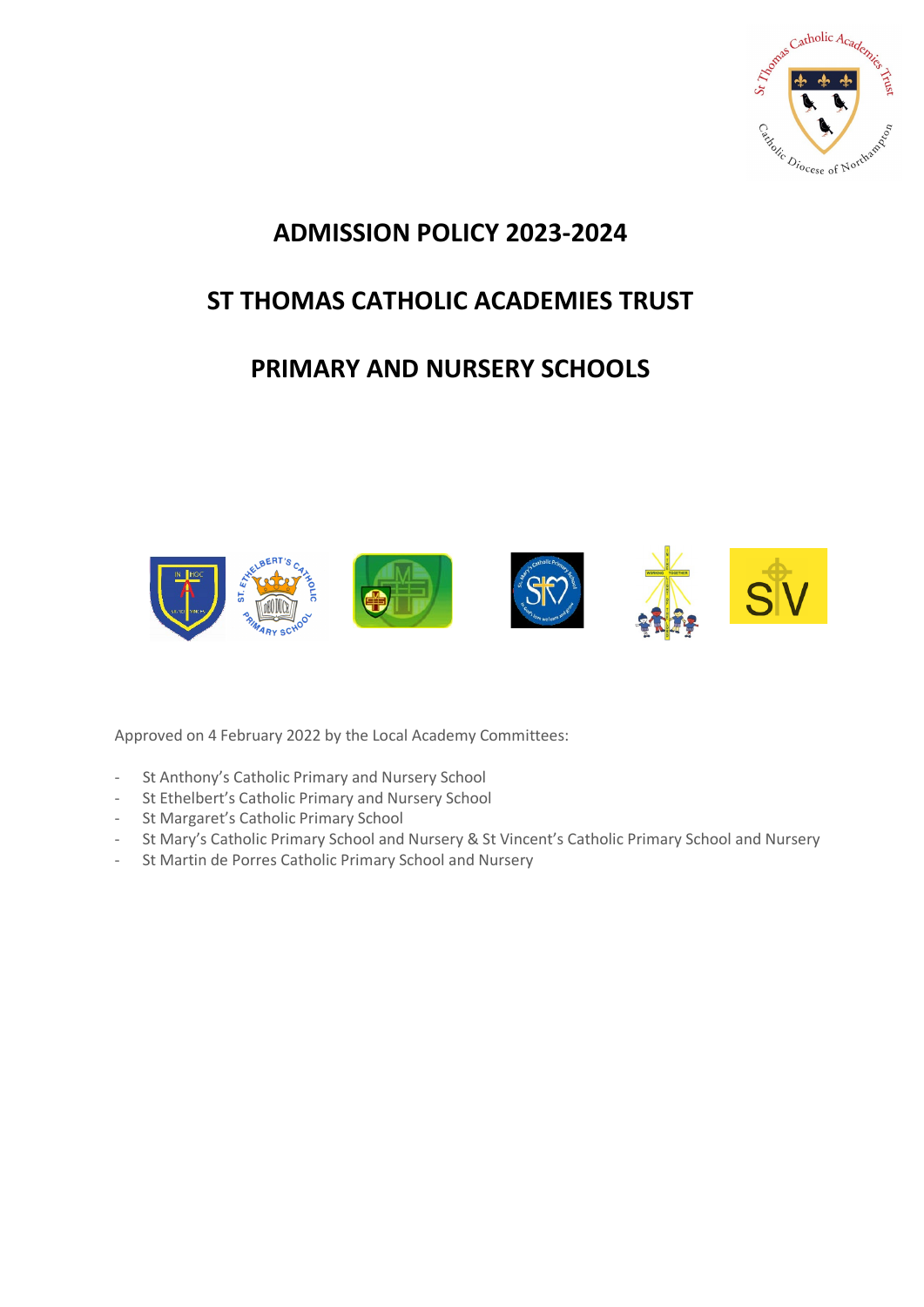St Thomas Catholic Academies Trust was founded by the Catholic Church to provide education for children of Catholic families. This Admission Policy applies to the Primary Schools that form part of the St Thomas Catholic Academies Trust. They include:

## **Central Bedfordshire:**

- St Mary's Catholic Primary School and Nursery
- St Vincent's Catholic Primary School and Nursery

**Luton:** 

- St Margaret of Scotland Catholic Primary School
- St Martin de Porres Catholic Primary School and Nursery

## **Slough:**

- St Anthony's Catholic Primary School and Nursery
- St Ethelbert's Catholic Primary School and Nursery

Whenever there are more applications than places available, priority will be given to Catholic children in accordance with the oversubscription criteria listed below. The school is conducted by its governing body as part of the Catholic Church in accordance with its trust deed and articles of association and seeks, at all times, to be a witness to Our Lord Jesus Christ.

As Catholic schools, we aim to provide a Catholic education for all our pupils. At a Catholic school, Catholic doctrine and practice permeate every aspect of the school's activity. It is essential that the Catholic character of the school's education be fully supported by all families in the school. We therefore hope that all parents will give their full, unreserved and positive support for the aims and ethos of the school. This does not affect the right of an applicant who is not Catholic to apply for and be admitted to a place at the school in accordance with the admission arrangements.

The admissions authority for the school is the Board of Directors of the St Thomas Catholic Academies Trust who has responsibility for admissions to this school. The Board of Directors has delegated responsibility for the administration of the admissions process to the Local Academy Committee of the relevant school.

The admissions process for the above listed schoolsis part of the Local Authority co-ordinated admissions scheme. To apply for a place at any of the above listed schools in the normal admissions round, an application must be made using the school admission application process of the local authority in which you live naming the school on the application form. Applications need to be made by 15 January 2022. A Supplementary Admission Form must also be completed and returned directly to the school by the same date.

The local authority undertakes the co-ordination of admission arrangements during the normal admission round<sup>[1](#page-1-0)</sup>. The relevant Local Academy Committees have set admission numbers for pupils to be admitted to the reception year and nursery in the school year beginning September 2023 as follows:

| <b>School</b>                                      | <b>Admission Numbers</b> |                       |
|----------------------------------------------------|--------------------------|-----------------------|
|                                                    | <b>Primary School</b>    | <b>Nursery School</b> |
| St Anthony's Catholic Primary School and Nursery   | 60                       | 60                    |
| St Ethelbert's Catholic Primary School and Nursery | 60                       | 52                    |
| St Margaret of Scotland Catholic Primary School    | 60                       | n/a                   |

<span id="page-1-0"></span> $1$ . This is for admission to the school at the start of the school year in September and not for applications made inyear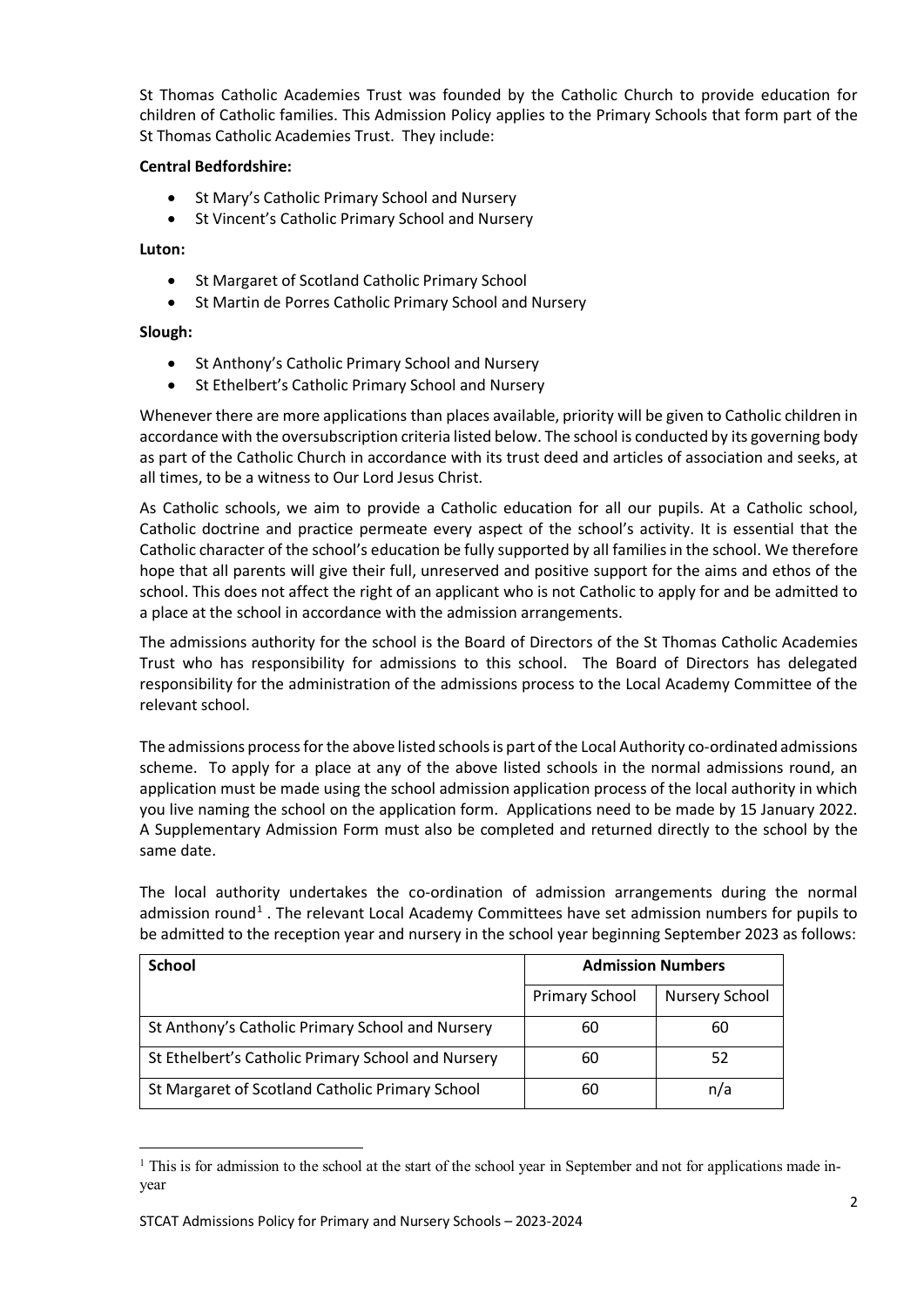| <b>School</b>                                                     | <b>Admission Numbers</b> |                       |
|-------------------------------------------------------------------|--------------------------|-----------------------|
|                                                                   | <b>Primary School</b>    | <b>Nursery School</b> |
| St Martin de Porres Catholic Primary School and<br><b>Nursery</b> | 60                       | 36                    |
| St Mary's Catholic Primary School and Nursery                     | 30                       | 26                    |
| St Vincent's Catholic Primary School and Nursery                  | 30                       | 26                    |

The relevant Local Academy Committee will, where logistically possible, admit twins and all siblings from multiple births where one of the children is the last child ranked within the school's Published Admissions Number ("PAN").

## **Pupils with an Education, Health and Care Plan (see note 1)**

The admission of pupils with an Education, Health and Care Plan is dealt with by a completely separate procedure. Children with an Education, Health and Care Plan that names the school must be admitted. Where this takes place before the allocation of places under these arrangements this will reduce the number of places available to other children.

## **Oversubscription Criteria**

*Where there are more applications for places than the number of places available, places will be offered according to the following order of priority. Where reference is made to "relevant parish(es)", this is the parish that the school resides in.*

- 1. Looked after and previously looked after children, including those who have been in state care outside of England and ceased to be in state care as a result of being adopted (see note 2).
- 2. Catholic children who are resident in the relevant parish(es) for whom the school is the nearest Catholic school (see notes 3 & 7) and who have a sibling (see note 4) attending the school at the time of admission.
- 3. Catholic children who are resident in the relevant parish(es) for whom the school is the nearest Catholic school (see notes 3 & 7).
- 4. Other Catholic children (see note 3).
- 5. Baptised or dedicated children of other Christian denomination whose parents wish them to have a Catholic education and whose application is supported by a Minister.
- 6. Children from other faiths whose parents wish them to have a Catholic education and whose application is supported by a religious leader
- 7. Any other children.

#### *Within each of the categories listed above, the following provisions will be applied in the following order.*

- (i) Where evidence is provided at the time of application of an exceptional social or, medical need of the child which can most appropriately be met at this school, the application will be placed at the top of the category in which the application is made (see note 6).
- (ii) The attendance of a brother or sister at the school at the time of enrolment will increase the priority of an application within each category so that the application will be placed at the top of the category in which the application is made after children in (i) above (see note 4).
- (iii) Other pupils within the category who do not fit into provision (i) and (ii) outlined above.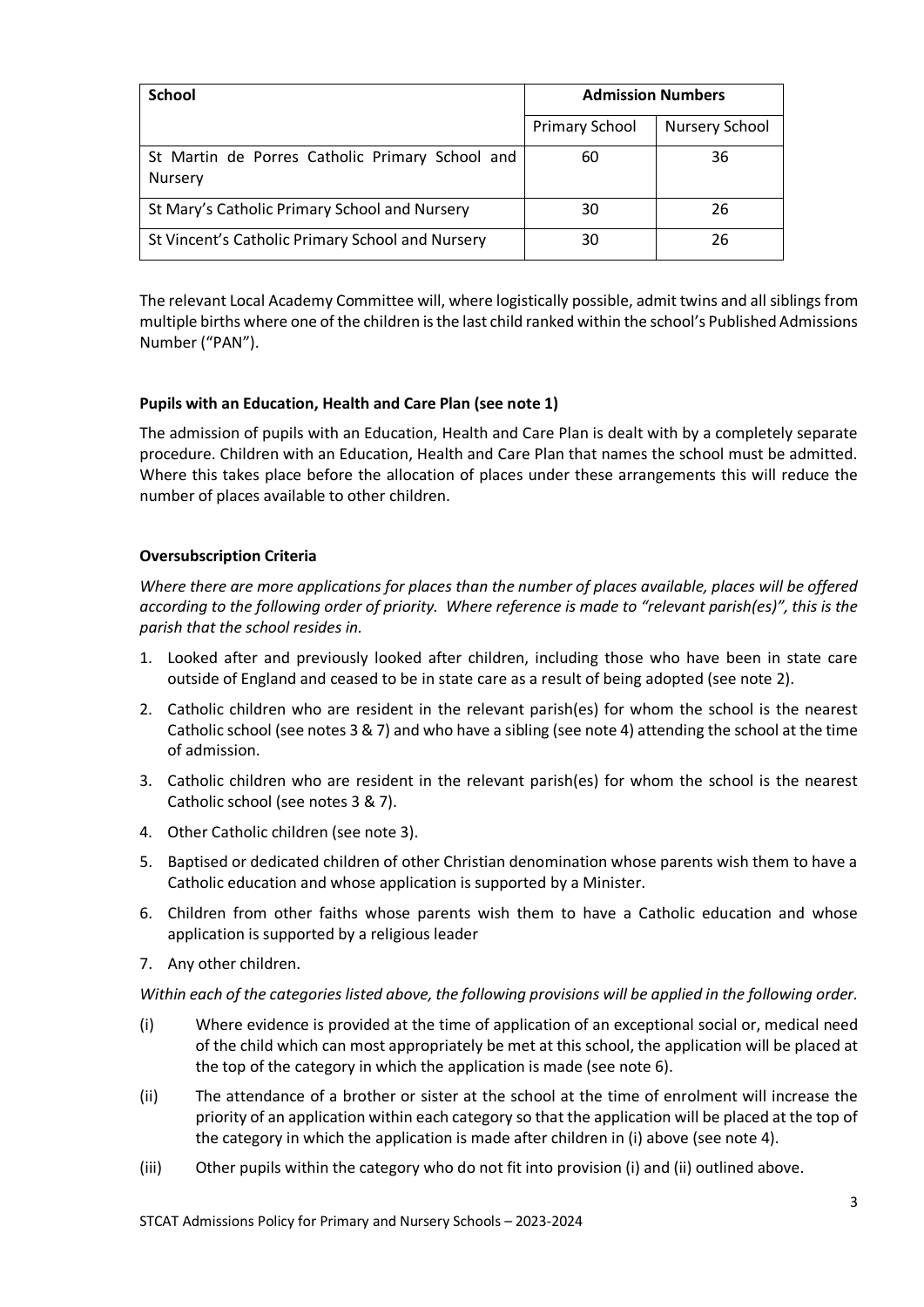## **Tie Break**

Priority will be given to children living closest to the school determined by the shortest distance. Distances are calculated on the basis of a straight-line measurement between the front door of the child's home address (including the community entrance to flats) and the main entrance of the school using the local authority's computerised measuring system. In the event of distances being the same for two or more children where this would determine the last place to be allocated, random allocation will be carried out and supervised by a person independent of the school. All the names will be entered into a hat and the required number of names will be drawn out.

## **Application Procedures and Timetable**

To apply for a place at this school in the normal admission round<sup>[2](#page-3-0)</sup>, you must complete a Common Application Form available from the local authority in which you live. You are also requested to complete the Supplementary Admission Form attached to this policy if you wish to apply under oversubscription criteria 1 and 3 to 10. The Supplementary Admission Form should be returned to the relevant school by 15 January 2023.

You will be advised of the outcome of your application on 16<sup>th</sup> April or the next working day, by the local authority on our behalf. If you are unsuccessful (unless your child gained a place at a school you ranked higher) you will be informed of the reasons, related to the oversubscription criteria listed above, and you have the right of appeal to an independent appeal panel. Parents can lodge an appeal by writing to the Clerk to the Governors of the school to which you are applying.

*If you do not provide the information required in the Supplementary Admission Form and return it by the closing date, together with all supporting documentation, your child will not be placed in criteria 1 and 3 to 5, and this is likely to affect your child's chance of being offered a place.*

**All applications which are submitted on time will be considered at the same time and after the closing date for admissions which is 15 January 2023.**

#### **Late Applications**

Late applications will be administered in accordance with your home Local Authority Primary Coordinated Admissions Scheme. You are encouraged to ensure that your application is received on time.

#### **Admission of Children Below Compulsory School Age and Deferred Entry**

A child is entitled to a full-time place in the September following their fourth birthday. A child's parents may defer the date at which their child, below compulsory school age, is admitted to the school, until later in the school year but not beyond the point at which they reach compulsory school age, or beyond the beginning of the final term of the school year for which an offer was made. A child may take up a part-time place until later in the school year, but not beyond the point at which the child reaches compulsory school age. Upon receipt of the offer of a place a parent should notify the school, as soon as possible, that they wish to either defer their child's entry to the school or take up a part-time place.

<span id="page-3-0"></span><sup>&</sup>lt;sup>2</sup> This is for admission to the school at the start of the school year in September and not for applications made inyear.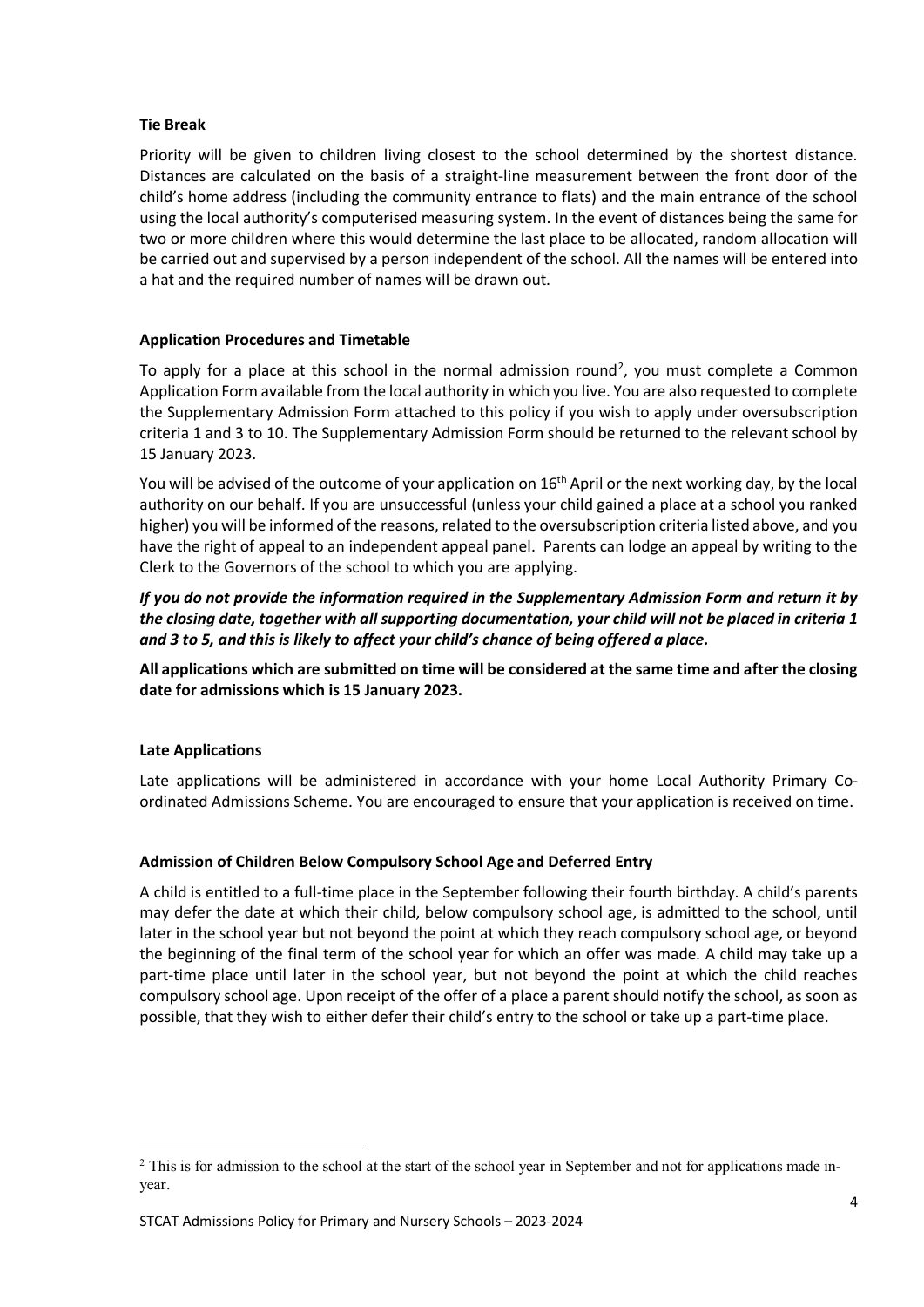#### **Admission of Children outside their Normal Age Group**

A request may be made for a child to be admitted outside of their normal age group, for example, if the child is gifted and talented or has experienced problems such as ill health. In addition, the parents of a summer born child, i.e. a child born between 1 April and 31 August, may request that the child be admitted out of their normal age group, to reception rather than Year 1.

Any such request should be made in writing to the Chair of the Local Academy Committee of the relevant school at the same time as the admission application is made. The Local Academy Committee will make its decision about the request based on the circumstances of each case and in the best interests of the child. In addition to taking into account the views of the head teacher, including the head teacher's statutory responsibility for the internal organisation, management and control of the school, the Local Academy Committee will take into account the views of the parents and of appropriate medical and education professionals, as appropriate.

## **Waiting Lists**

In addition to their right of appeal, unsuccessful children will be offered the opportunity to be placed on a waiting list. This waiting list will be maintained in order of the oversubscription criteria set out above and *not* in the order in which applications are received or added to the list. Waiting lists for admission will operate throughout the school year.

Reception: The waiting list will be held open until July 2024. Parents will need to reapply for a place at their preferred school after this date if they wish their child's name to be carried forward on the waiting list.

Year 1 to 6: Unsuccessful applications received from the start of the autumn term 2023 until the end of the spring term 2024 will be placed on a waiting list until 31 July 2024. Applications received from the start of the summer term 2024 to the end of the academic year will be placed on a waiting list until 31 July 2025.

**Inclusion in the school's waiting list does not mean that a place will eventually become available.**

#### **In-Year Applications**

An application can be made for a place for a child at any time outside the admission round and the child will be admitted where there are available places. Application should be made directly to the school.

Where there are places available but more applications than places, the published oversubscription criteria, as set out above, will be applied.

If there are no places available, the child will be added to the waiting list (see above).

You will be advised of the outcome of your application in writing within 10 school days, and you have the right of appeal to an independent appeal panel.

#### **Fair Access Protocol**

The school is committed to taking its fair share of children who are vulnerable and/or hard to place, as set out in locally agreed protocols. Accordingly, outside the normal admission round the Local Academy Committee is empowered to give absolute priority to a child where admission is requested under any locally agreed protocol. The Local Academy Committee has this power, even when admitting the child would mean exceeding the published admission number (subject to the infant class size exceptions).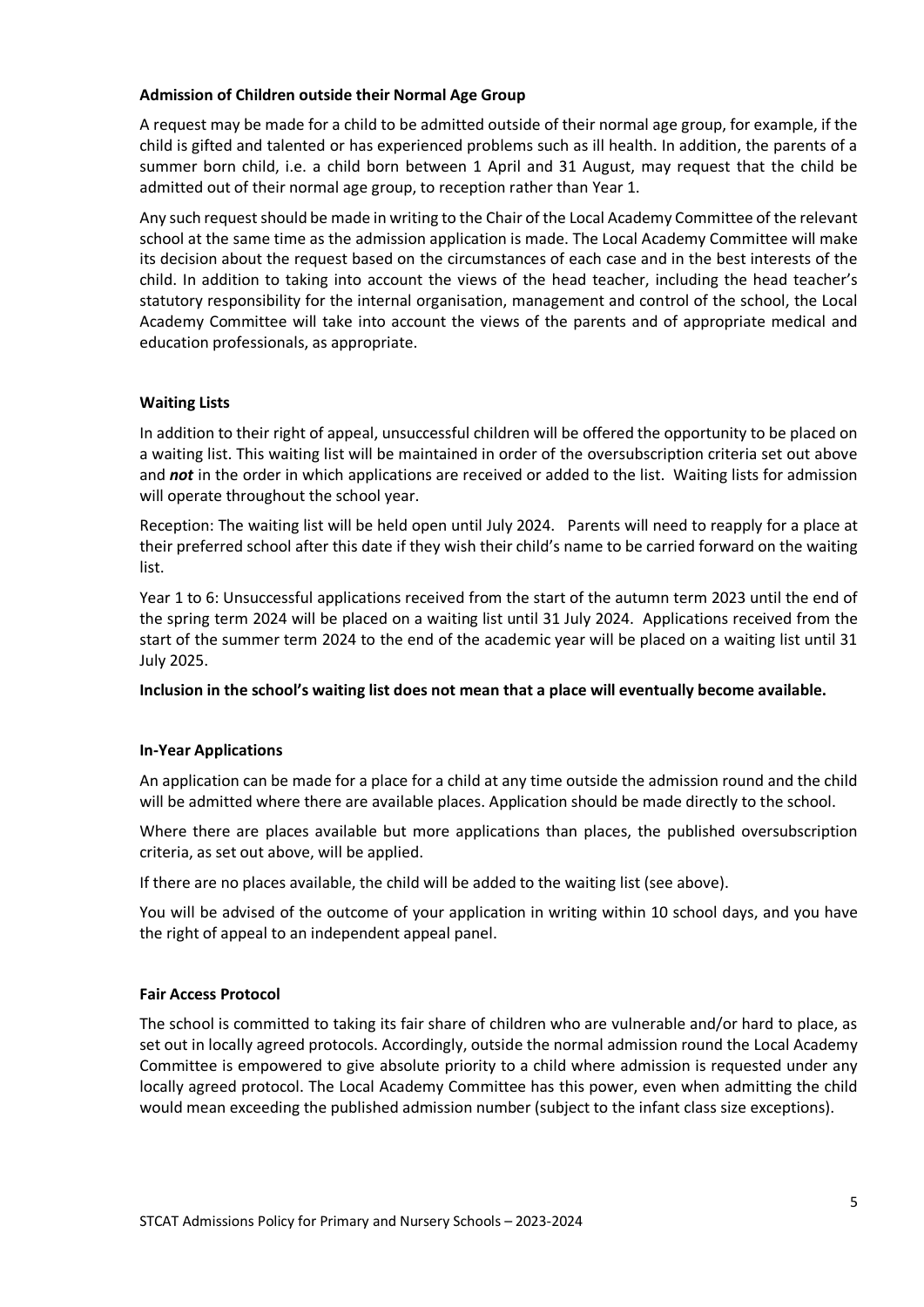#### **Nursery**

Nursery places are allocated by the school and applications for admissions should be made directly to the school.

**Central Bedfordshire schools:** Places are offered on a first come, first served basis for admission the following September. If spaces are available, there will be further admission in January and April.

**Luton schools:** Places are offered on a first come, first served basis and parents can apply from the first school day of the Autumn Term for the following September.

**Slough schools:** Places are offered in line with the criteria detailed above for admission the following September.

Attendance at the school's nursery does not automatically guarantee that a place will be offered at the school and an application form must be submitted for transfer from nursery to primary school.

**The Local Academy Committee reserves the right to withdraw the offer of a place or, where a child is already attending the school, the place itself, where it is satisfied that the offer or place was obtained by deception.**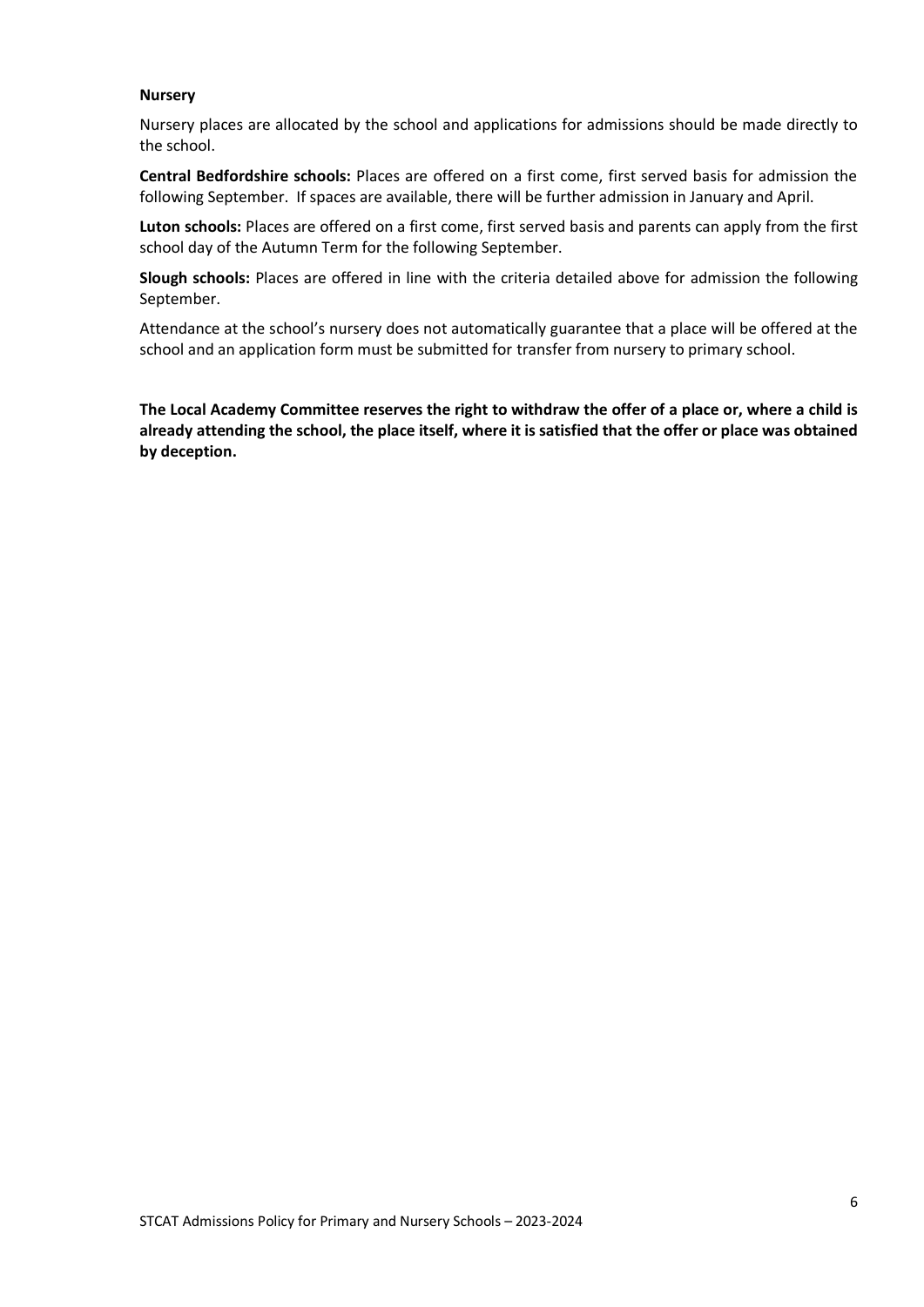## *Notes (these notes form part of the oversubscription criteria)*

- 1. A An Education, Health and Care Plan is a plan made by the local authority under section 37 of the Children and Families Act 2014, specifying the special educational provision required for a child.
- 2. A 'looked after child' has the same meaning as in section 22(1) of the Children Act 1989 and means any child who is (a) in the care of a local authority or (b) being provided with accommodation by them in the exercise of their social services functions (e.g. children with foster parents) at the time of making application to the school.

A 'previously looked after child' is a child who was looked after but ceased to be so because he or she was adopted or became subject to a child arrangement order or special guardianship order.

Both categories include those children who have been in state care outside of England.

3. 'Catholic' means a member of a Church in full communion with the See of Rome. This includes the Eastern Catholic Churches. This will normally be evidenced by a certificate of baptism in a Catholic Church or a certificate of reception into the full communion of the Catholic Church. For the purposes of this policy, it includes a looked after child living with a family where at least one of the parents is Catholic.

For a child to be treated as Catholic, evidence of Catholic baptism or reception into the Church will be required. Those who have difficulty obtaining written evidence of baptism should contact their Parish Priest (who, after consulting with the Diocese, will decide how the question of baptism is to be resolved and how written evidence is to be produced in accordance with the law of the Church).

- 4. 'brother or sister' includes:
	- (i) All natural brothers or sisters, half brothers or sisters, adopted brothers or sisters, stepbrothers or sisters, foster brothers or sisters, whether or not they are living at the same address; and
	- (ii) the child of a parent's partner where that child lives for at least part of the week in the same family unit at the same home address as the child who is the subject of the application.
- 5. A 'parent' means all natural parents, any person who is not a parent but has parental responsibility for a child, and any person who has care of a child.
- 6. To demonstrate an exceptional social or medical need of the child which can be most appropriately met at this school, the governing body will require a letter from a Doctor (medical need) or Director of Children Services (social need) in the relevant Local Authority, specifying why the school is the only reasonable alternative for the child and the reasons why other schools in the catchment area for the child are not appropriate.
- 7. For the purposes of this policy, the relevant parishes are:
	- **Central Bedfordshire:** St Vincent's, Our Lady of Czestochowa, St Mary's
	- **Luton:** St Martin de Porres, Hockwell Ring, St Margaret of Scotland, Our Lady Help of Christians, Holy Ghost
	- **Slough:** St Ethelbert's, Holy Redeemer, St Anthony's
- 8. A child's "home address" refers to the address where the child usually lives with a parent or carer and will be the address provided in the Common Application Form ("CAF"). Where parents have shared responsibility for a child, and the child lives for part of the week with each parent, the home address will be the address given in the CAF, provided that the child resides at that address for any part of the school week.
- 9. In the case of UK service personnel and crown servants returning to England, a place can be allocated in advance of the family arriving in the area provided the application is accompanied by an official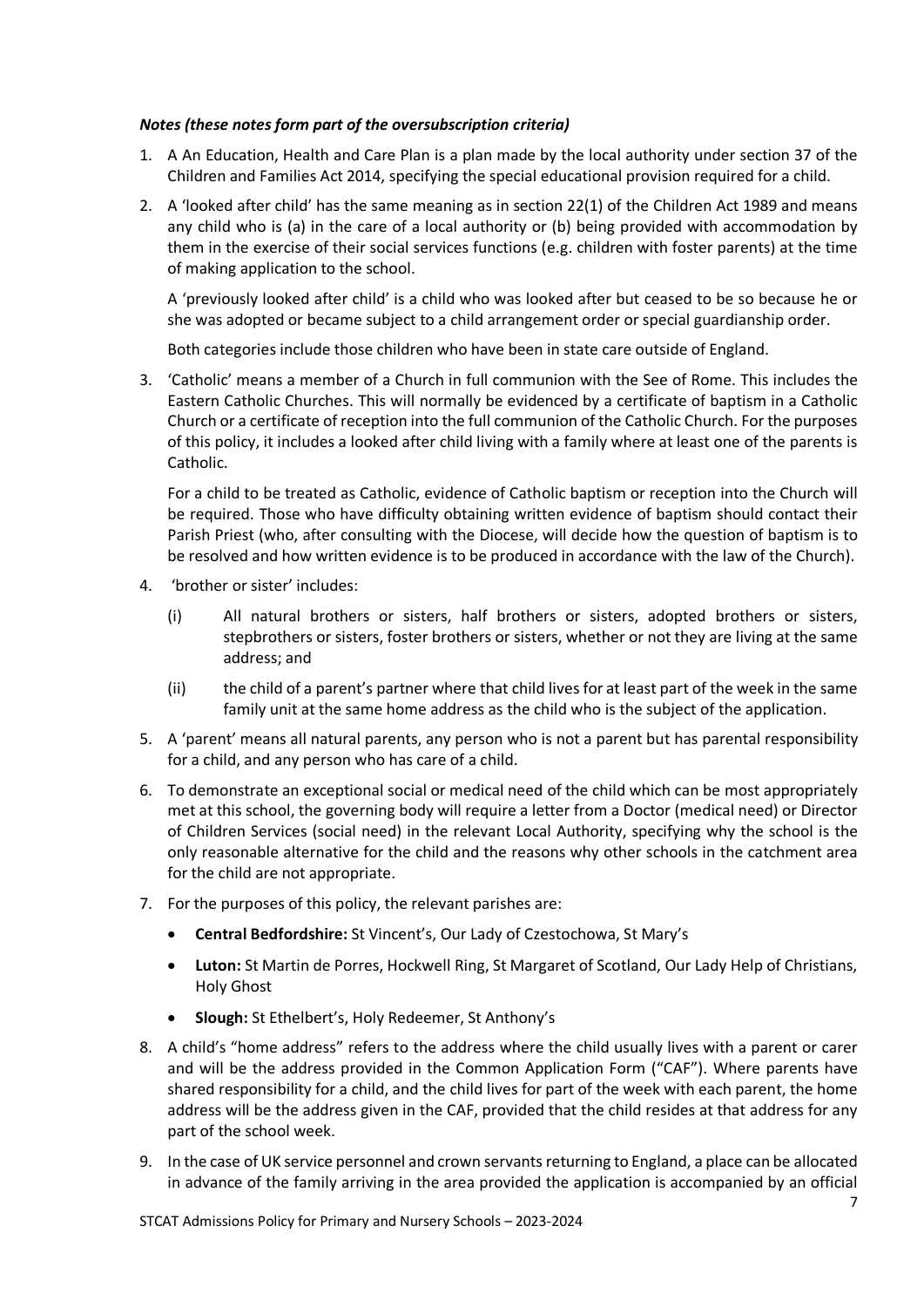letter that declare a relocation date. The address at which the child will live will be applied as long as the parents provide evidence of their intended address. This address will also be used in the case of applying the over-subscription criteria and tie break. Further, a parent may request a Unit or quartering address is used as the child's home address when considering the application against the oversubscription criteria.